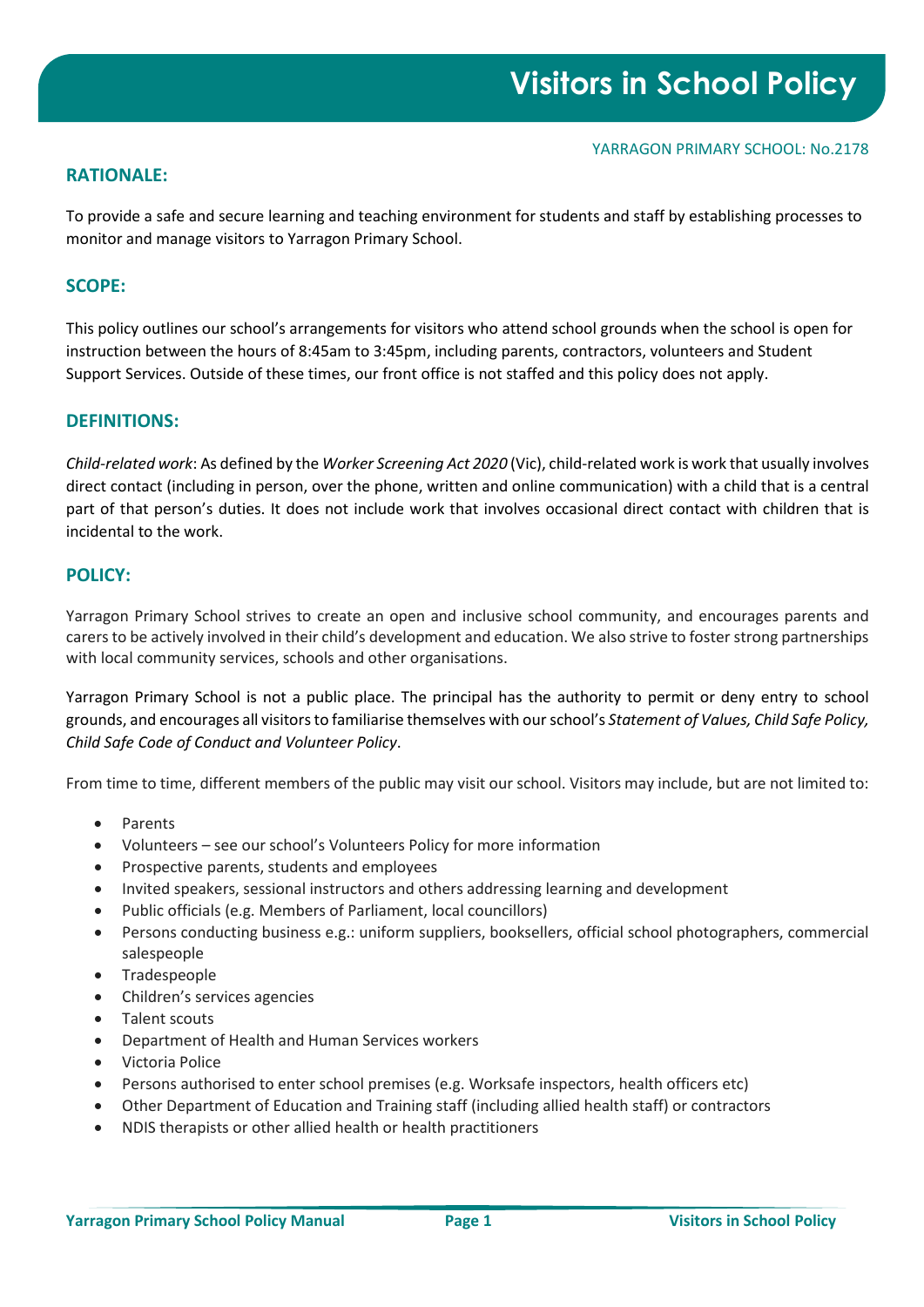## Sign in procedure

All visitors to Yarragon Primary School are required to report to the school office on arrival (see exceptions below in relation to parents/carers). Visitors must;

- Record their name, signature, date and time of visit and purpose of visit in on Compass Kiosk.
- Provide proof of identification to office staff upon request
- Produce evidence of their valid Working with Children Clearance where required by this policy (see below)
- Wear a visitor's lanyard at all times.
- Follow instruction from school staff and abide by all relevant school policies relating to appropriate conduct on school grounds including [insert relevant policies eg: Child Safety Code of Conduct, Respect for School Staff, Statement of Values etc] as well as Department policies such as the [Sexual Harassment Policy](https://www2.education.vic.gov.au/pal/sexual-harassment/overview) and [Workplace Bullying Policy](https://www2.education.vic.gov.au/pal/workplace-bullying/policy)
- Return to the office upon departure, sign out and return visitor's lanyard.
- Use the provided QR scanner when required before entering the school building located at the front door and Compass Kiosk.

Yarragon Primary School will ensure that our school's Child Safety Code of Conduct is available and visible to visitors when they sign in.

#### **Working with Children Clearance**

For Working with Children (WWC) Check and other suitability check requirements relating to parents/carers and other volunteers working with students please see our Volunteers Policy.

All visitors who are engaged in **child-related work** (see definition above) must have a valid WWC Clearance.

In some circumstances, visitors to Yarragon Primary School who are **not** engaged in child-related work will also be required to produce a valid WWC Clearance depending on the particular circumstances of their visit. For example, Yarragon Primary School will require a valid WWC Clearance for:

- **visitors who will be working regularly with children** during the time they are visiting, even though direct contact with children is not a central part of their normal duties
- **visitors (e.g. contractors)**, who will regularly be performing unsupervised work at the school during school hours or any other time where children are present. Further background checks, including references, may also be requested at the discretion of the principal.

Visitors who will be working in areas away from students (e.g. a visiting auditor who will be located in the front office with administration staff) or who will be supervised and accompanied by a staff member during their visit (e.g. a Member of Parliament, a journalist, a prospective parent on a school tour) will not be required to have a WWC Clearance.

Sworn Victoria Police officers or sworn Australian Federal Police officers are exempt from requiring a WWC Check, but may be asked to verify that they are sworn officers by providing proof of identification.

#### Invited speakers and presenters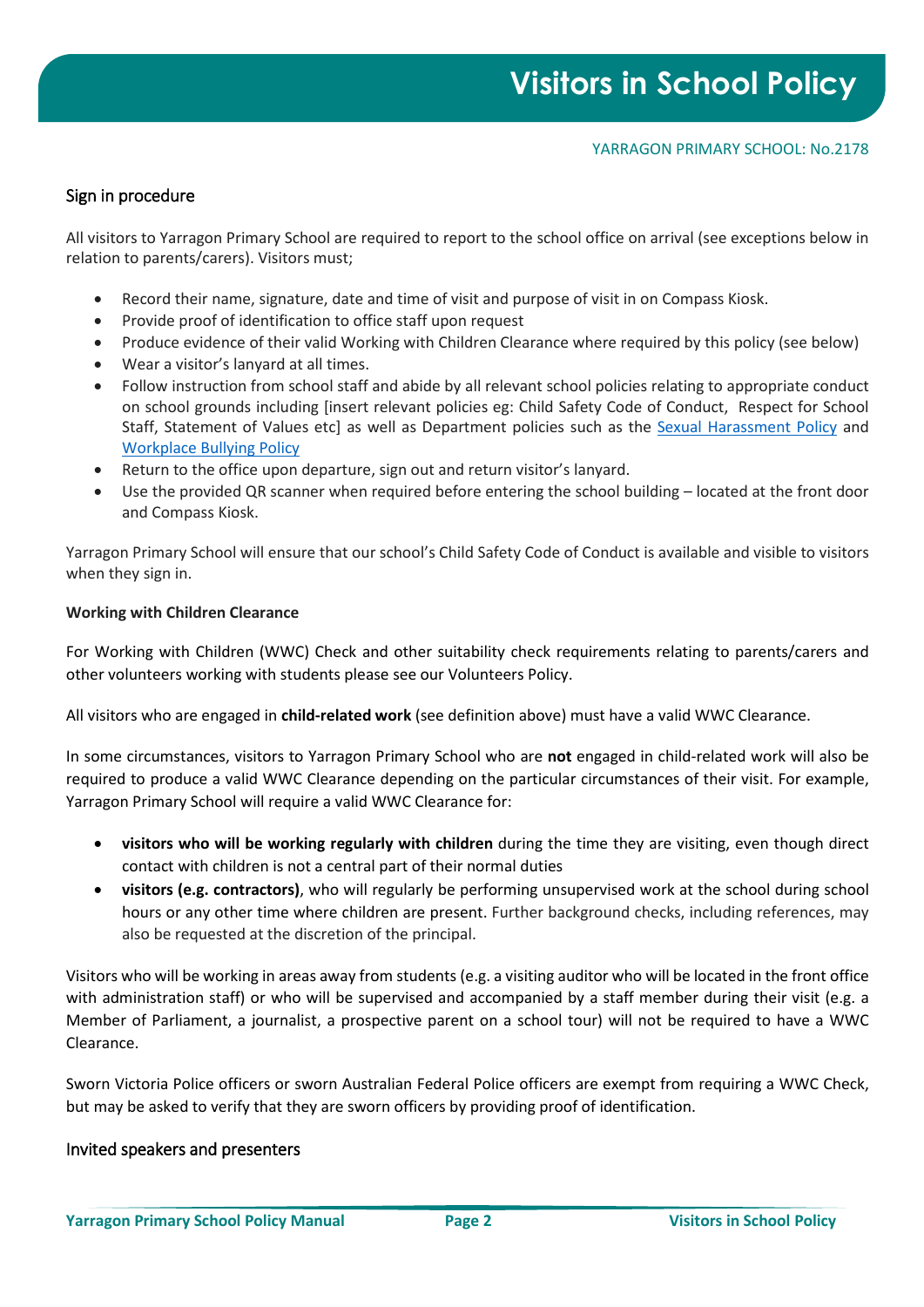#### YARRAGON PRIMARY SCHOOL: No.2178

On occasion, Yarragon Primary School may invite external speakers or providers to deliver incursions, presentations, workshops and special programs for our students. Consistent with Department of Education and Training requirements, Yarragon Primary School will:

- ensure that the content of presentations and programs by external providers contributes to the educational development of our students and is consistent with curriculum objectives
- ensure that any proposed visit, programs or content delivered by visitors complies with the requirement that education in Victorian government schools is consistent with the values of public education, Department policies and the *Education and Training Reform Act 2006* (Vic). In particular, programs delivered by visitors are to be delivered in a manner that supports and promotes the principles and practice of Australian democracy including a commitment to:
	- o elected government
	- o the rule of law
	- o equal rights for all before the law
	- o freedom of religion, speech and association
	- o the values of openness and tolerance
	- o respect the range of views held by students and their families.

#### Parent visitors

We understand that there may occasionally be a reason why a parent or carer may want to speak to or see their child at school, during school hours.

If there is a particular pressing or unavoidable issue that cannot wait until the end of the school day, we ask that parents or carers call the school office to make the request to speak to or see their child during school hours.

We also ask that parents avoid arranging to visit their children at school wherever possible, as this can cause inappropriate disruptions to the school day.

All parents or carers who visit our school during school hours, other than for the purposes of school pick-ups and drop offs or for specific school events (eg parent teacher interviews, concerts, assemblies etc), are required to sign in as a visitor at the school office.

Parents or carers who are prohibited from entering the school under a court order or direction of the Principal are not permitted to visit the school. Our school maintains and provides office staff with a list of restricted parents/carers which may include identifying photographs and any other information as required depending on the level of risk posed.

#### Other visitors

All business operators, tradespeople and other visitors attending the school to conduct work must report to the school office upon arrival for instruction and follow the sign in procedure outlined above.

## **COMMUNICATION:**

This policy will be communicated to our school community in the following ways

- Available publicly on our school's website
- Included in induction processes for relevant staff